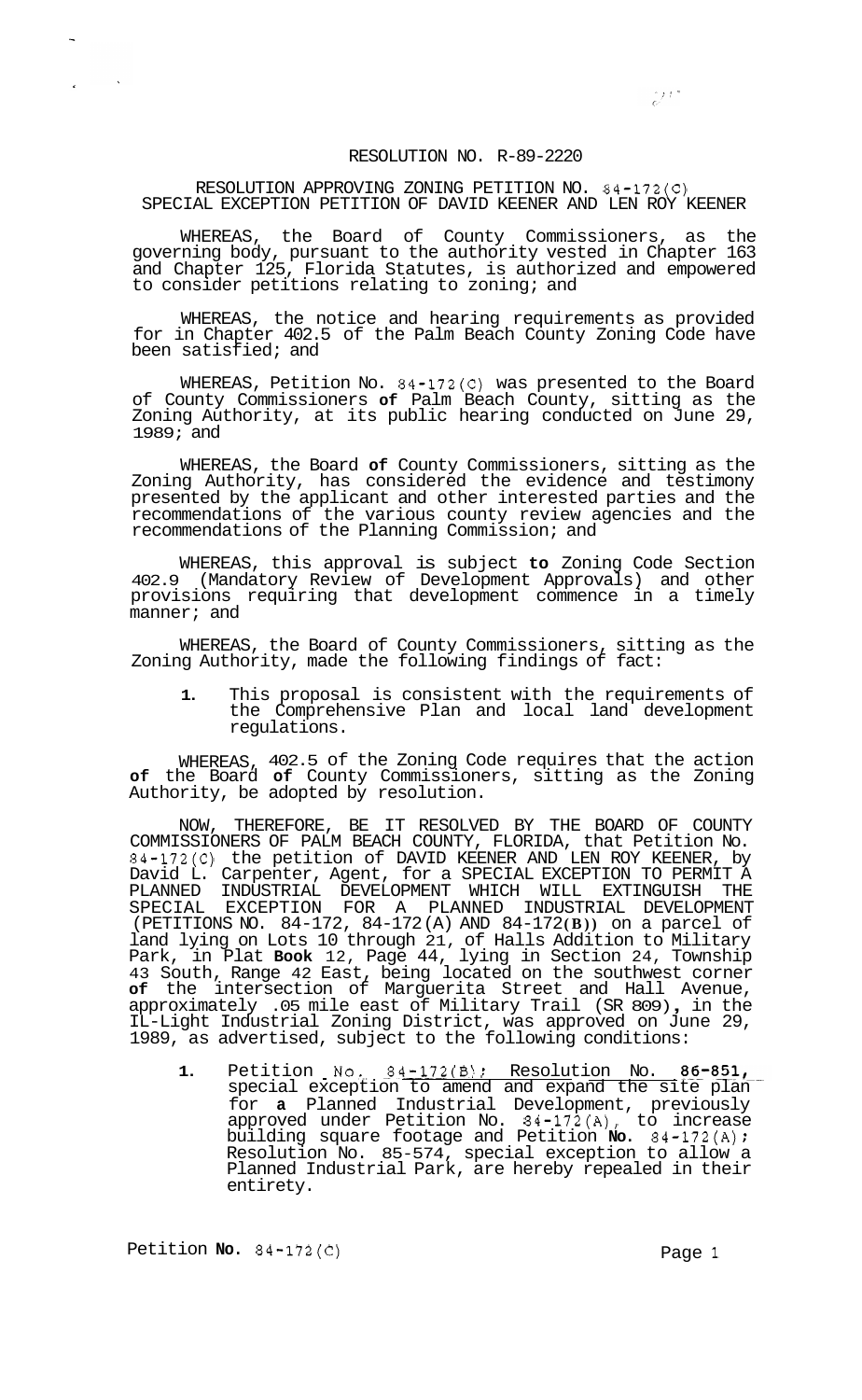- **2.**  Prior to Site Plan Review Submittal, the site plan shall be amended to indicate:
	- a. Along the west property line a six *(6)* foot solid fence with native canopy trees a minimum ten **(10)** feet in height with six *(6)* foot spread, planted twenty **(20)** feet on center:
	- b. The labeling of bay doors and loading areas. The site plan shall be redesigned to indicate loading areas adjacent to bay doors to service warehouse: and,
	- C. **A** row *of* native canopy trees planted twenty **(20)** feet on center, a minimum of twelve **(12)** feet in height and a thirty-six **(36)**  inch hedge planted across the southern property line.
	- d. **A** ficus hedge twenty-four **(24)** inches in height and twenty-four **(24)** inches on center shall be planted along the northern property line and maintained at a minimum of five **(5)** feet in height after two years.
- **3.**  Parking shall not be permitted in landscape areas or rights-of-way. Parking shall be permitted only in designated parking stalls.
- **4.**  Security lighting shall be low intensity and directed away from surrounding residences through the use of house side shields. Lighting fixtures shall not exceed twelve **(12)** feet in height.
- **5. No** loudspeakers or public address system shall be permitted on site.
- *6.*  Generation and disposal **of** hazardous effluents into sanitary sewerage system shall be prohibited unless adequate pretreatment facilities approved by the Florida Department *of* Environmental Regulation (FDER) and Agency responsible for sewage works are constructed and used by project tenants or owners generating such effluents.
- **7.**  Sewer service is available to the property. Therefore, no septic tank shall be permitted to the site.
- a. Water service is available to the property. Therefore, no well shall be permitted on the site to provide potable water.
- **9.**  The Developer shall provide discharge control and treatment for the stormwater runoff **in** accordance with all applicable agency requirements in effect at the time **of** the permit application. However, at **a**  minimum, this development shall retain onsite the stormwater runoff generated by a three **(3)** year-one **(1)** hour storm with a total rainfall of **3** inches as required by the Permit Section, Land Development Division. In the event that the subject site abuts a Department **of** Transportation maintained roadway, concurrent approval from the Florida Department of Transportation will also be required. The drainage

Petition **No. 84-172(C)** Page **2** 

÷.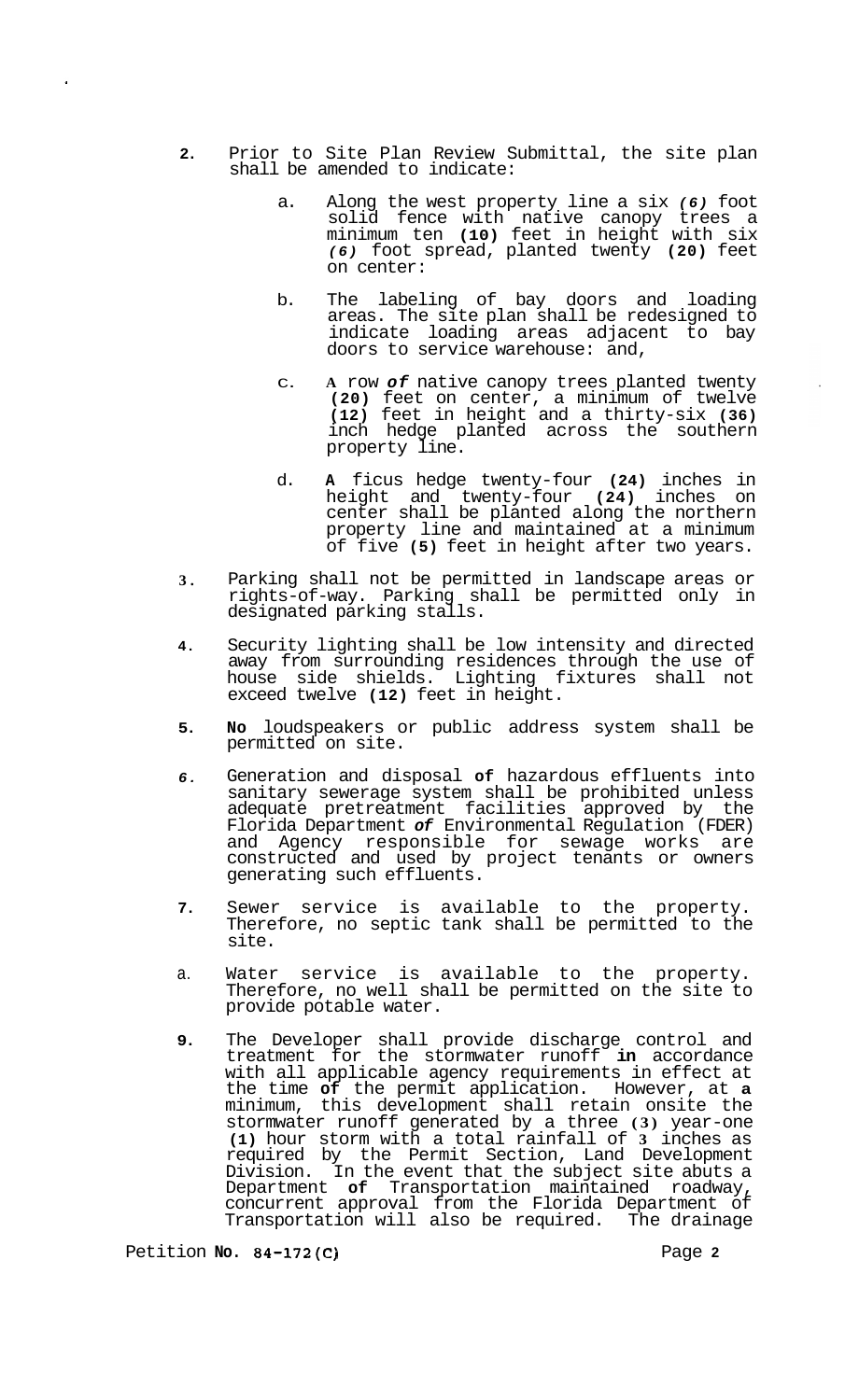system shall be maintained in an acceptable condition as approved by the County Engineer. In the event that the drainage system is not adequately maintained as determined by the County Engineer, this matter will be referred to the Code Enforcement Board for enforcement.

- **10.** The Developer shall design the drainage system such that drainage from those areas which may contain hazardous or undesirable waste shall be separate from stormwater runoff from the remainder of the site.
- **11.** The Developer shall pay a Fair Share Fee in the amount and manner required by the "Fair Share Contribution for Road Improvements Ordinance" as it presently exists or as it may from time to time be amended. The Fair Share Fee for this project presently is **\$4,126.00 (154** trips **X** \$26.79 per trip).
- **12.** All facades of the building shall be given architectural treatment consistent with the front of the building to avoid an incompatible appearance impact upon nearby residential development.
- **13. No** storage or placement of any materials, refuse, equipment or accumulated debris shall be permitted behind the structure.
- **14.** The property owners shall file limited access easement for the frontage along both Marguerita Street and Hall Avenue.
- **15.** The property owner shall construct Annette Street to local street standards (minimum **2-10** foot travel lanes) from the project's entrance to Military Trail concurrent with onsite paving and drainage improvements pursuant to a paving and drainage permit issued from the office of the County Engineer.
- **16.** Failure to comply with any conditions **of** approval may result in the denial or revocation of a building permit; the issuance of a stop work order; the denial of a Certificate of Occupancy on any building or structure; or the denial or revocation of any permit or approval for any developer-owner, commercialowner, lessee, or user of the subject property. Appeals from such action may be taken to the Palm Beach County Board of Adjustment or as otherwise provided in the Palm Beach County Zoning Code.